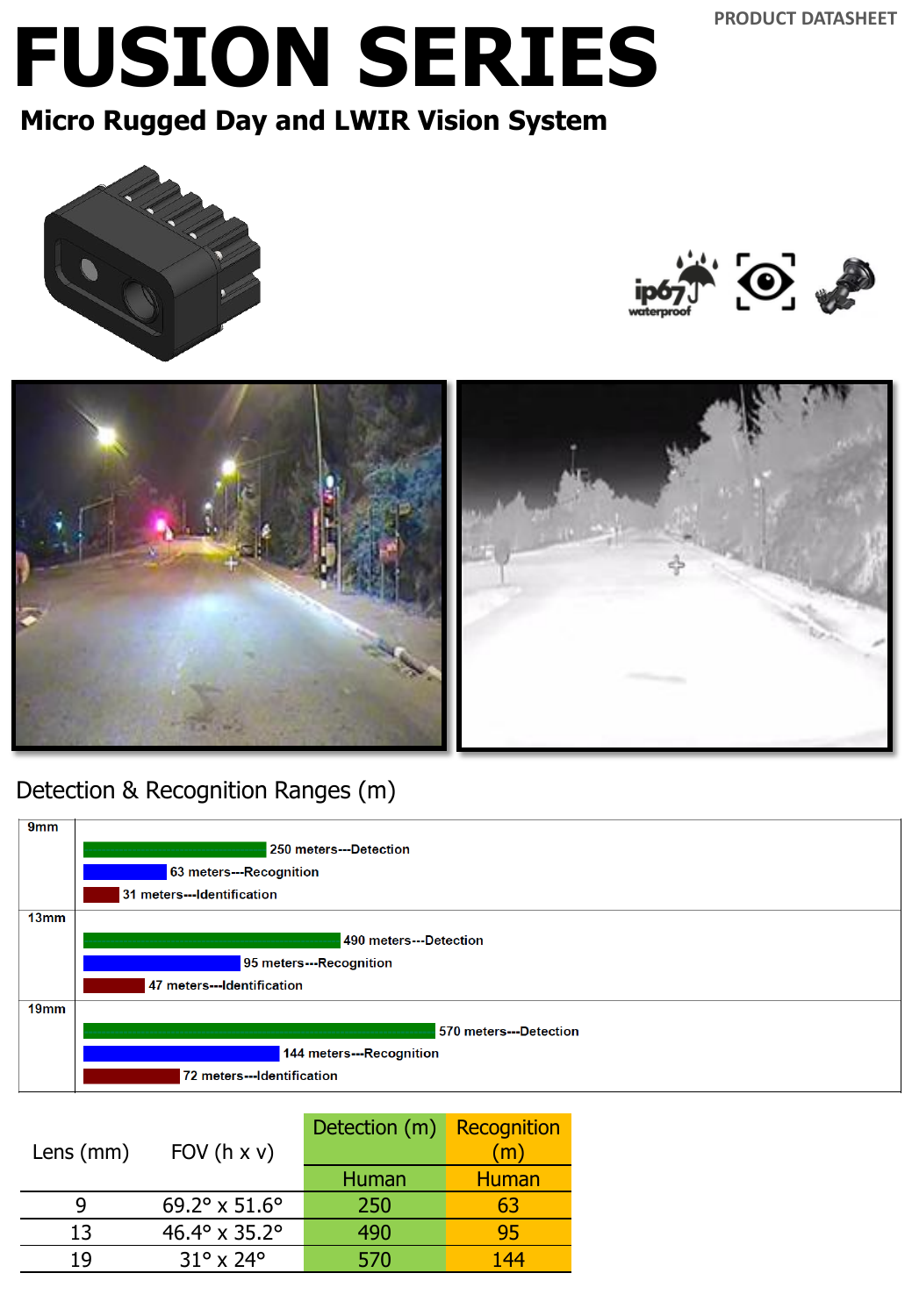## **FUSION SERIES**

### **Micro Rugged Day and LWIR Vision System**





| Thermal Sensor Thermal Imager |                         | Uncooled VOx Microbolometer             |  |
|-------------------------------|-------------------------|-----------------------------------------|--|
|                               | Resolution (pixels)     | 640x512                                 |  |
|                               | <b>Thermal Lens</b>     | $9/13/19/25$ mm                         |  |
|                               | Min Wide FOV 9mm        | 69.2° x 51.6°                           |  |
|                               | Max Narrow FOV 19mm     | 32° x 26°                               |  |
|                               | Pitch                   | $17 \mu m$                              |  |
|                               | <b>Spectral Band</b>    | $8 - 14 \mu m$                          |  |
|                               | <b>Frame Rate</b>       | 8HZ / 30HZ                              |  |
|                               | Sensitivity (NEdT)      | $<$ 60 mK                               |  |
|                               |                         |                                         |  |
| <b>Day Sensor</b>             | Day Sensor Resolution   | Analog 700TVL                           |  |
|                               | Day Lens                | Synchronized with Thermal FOV           |  |
|                               | Sensor Start up Time    | 6 sec.                                  |  |
| <b>Format</b>                 |                         | PAL/NTSC                                |  |
|                               |                         |                                         |  |
| <b>Power</b>                  | Input                   | 3-32VDC                                 |  |
|                               | Consumption             | 2A Peak Max, Nominal 0.6A               |  |
|                               | Heater operation        | Start: <15° C, Stop>20° C               |  |
|                               |                         | Anodized Aluminum, Stainless Steel N316 |  |
| <b>Housing</b>                | Material                | <b>Screws</b>                           |  |
|                               | Color                   | Black, White, Yellow, Blue, Red, Silver |  |
|                               | Connectors              | D38999/24WB98PN                         |  |
|                               |                         |                                         |  |
| <b>Cables</b>                 | Connectors              | D38999/26WB98SM                         |  |
|                               | Length                  | 8 <sub>m</sub>                          |  |
| <b>Physical</b>               | Weight                  | 700gr                                   |  |
|                               |                         |                                         |  |
| <b>Environmental</b>          | <b>Operating Temp</b>   | -40 $^{\circ}$ C to +80 $^{\circ}$ C    |  |
|                               |                         |                                         |  |
| <b>Certifications</b>         | <b>Protection Rates</b> | 1275, IP67, Mil.Std 810F                |  |